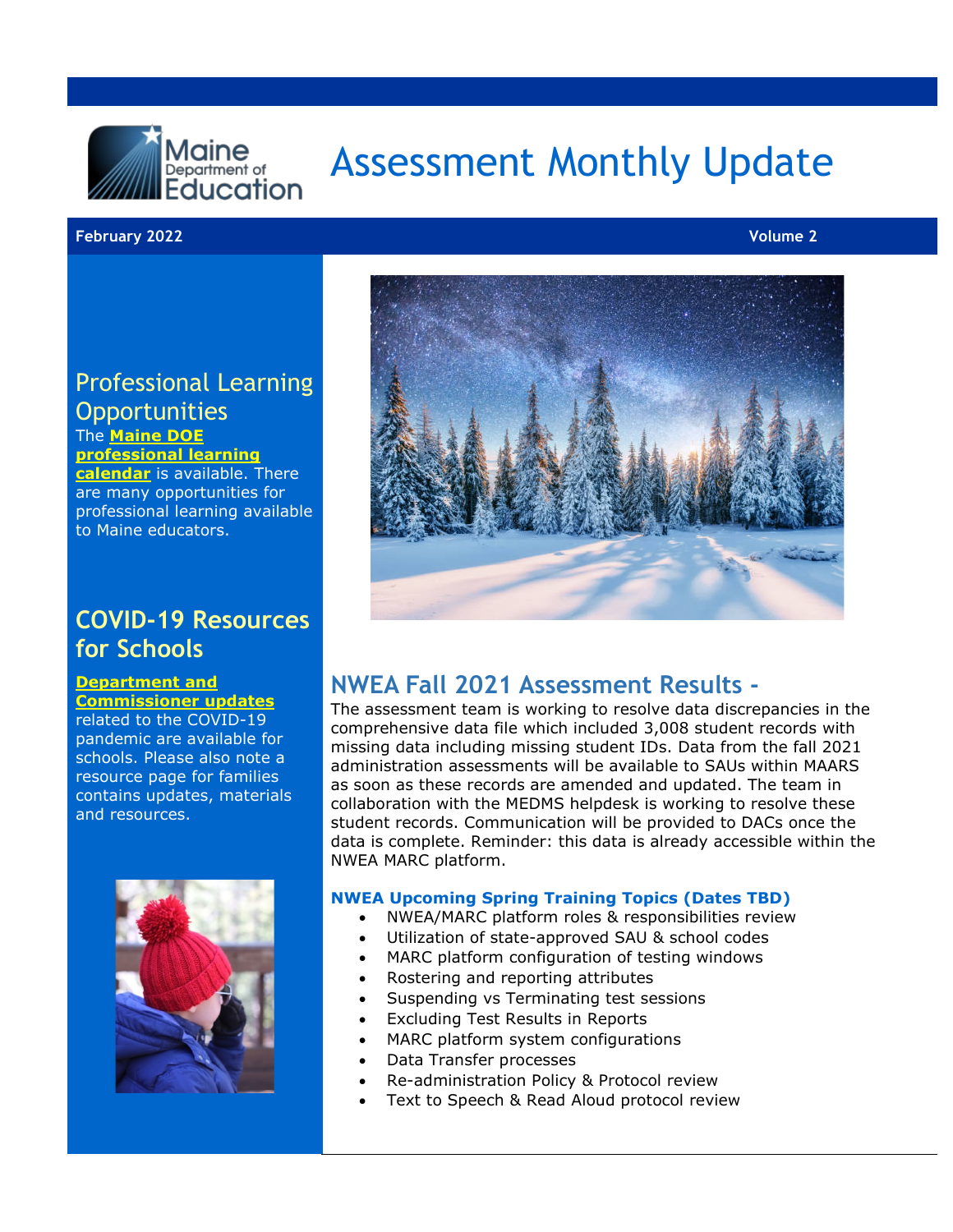## **Assessment Team contact information:**

Janette Kirk Director of Assessment 207-441-2958 **[janette.kirk@maine.gov](mailto:janette.kirk@maine.gov)**

Jodi Bossio-Smith Alternate & WIDA Assessment **Coordinator** 207-530-1462 **[jodi.bossio](mailto:jodi.bossio-smith@maine.gov)[smith@maine.gov](mailto:jodi.bossio-smith@maine.gov)**

Nancy Godfrey Math, ELA/Literacy & Science Assessment Coordinator 207-530-1273 **[nancy.godfrey@maine.gov](mailto:nancy.godfrey@maine.gov)**

Regina Lewis, Ph.D. NAEP & International Assessment Coordinator 207-530-1355 **[regina.lewis@maine.gov](mailto:regina.lewis@maine.gov)**

Varun Motay Data Analyst 207-530-1368 **[varun.motay@maine.gov](mailto:varun.motay@maine.gov)**

Cheryl Brackett Management Analyst 207-441-3019 **[cheryl.brackett@maine.gov](mailto:cheryl.brackett@maine.gov)**

### **Maine Science Updates**

After the spring 2021 extension of all Maine Educational Assessment windows, the Maine Science schedule has returned to its usual 2-week window listed below. The Assessment Team is conducting a survey to determine interest in exploring the possibility of extending the science window by two weeks. Please help us by participating in this **[very](https://mainedoe.co1.qualtrics.com/jfe/form/SV_4HZF8BPqxfZSuFM)  [brief survey](https://mainedoe.co1.qualtrics.com/jfe/form/SV_4HZF8BPqxfZSuFM)** no later than Friday, February 11, 2022.

- Science window opens first for Grades 5 & 8 Currently May 2 through May
- o *Extension would be May 2 through May 27*
- Science window for High School opens later Currently May 16 May 27
- o *Extension would be May 16 through June 10*
- Online reminder no remote administration
- Paper-Based Order process reserved for IEP/504 documentation online request link TBD



#### **Maine Science Upcoming Spring Training Topics**

- Installation of 2022 Lockdown Science/ADAM Browser
- Projected week 3/7-3/11
- Rostering in ADAM Platform Projected week 4/4-4/8
- Accessibility Review (Tools, Supports, Accommodations) Projected week 4/11-4/15
- Administering & Proctoring Projected week 4/25-4/29

#### **Assessment Literacy Modules – New Meridian**

- Module 1: Balanced Assessment (release early February)
- Module 2: Data Driven Decision Making using Summative Assessments (estimated release 3/2/22)
- Module 3: Summative Assessment Content (estimated release 3/10/22)

#### **Assessment Lunch and Learn / Office Hours 2021-2022**

The Maine Department of Education assessment team will continue the provision of assessment office hours on Wednesday, February 9<sup>th</sup>, 2022 at 12 noon. Topics within the upcoming February office hours include information related to user professional learning, user accounts, administration manuals, opportunities related to ongoing technical assistance, utilization of practice items, upcoming opportunities related for assessment coordinator/assessment administrator training, and guidance regarding the early stopping rule, paper-based assessment, information related to the ADAM platform, plus more. A calendar of tentative topics is posted to the **[resources](https://www.maine.gov/doe/Testing_Accountability/MECAS/supports)  [page](https://www.maine.gov/doe/Testing_Accountability/MECAS/supports)** on the Maine DOE assessment webpages **[Please register in](https://networkmaine.zoom.us/meeting/register/tZIucuirrz0tGtT4YUZDjXPbAEDZ-IaOCvlU)  [advance to attend these sessions.](https://networkmaine.zoom.us/meeting/register/tZIucuirrz0tGtT4YUZDjXPbAEDZ-IaOCvlU)**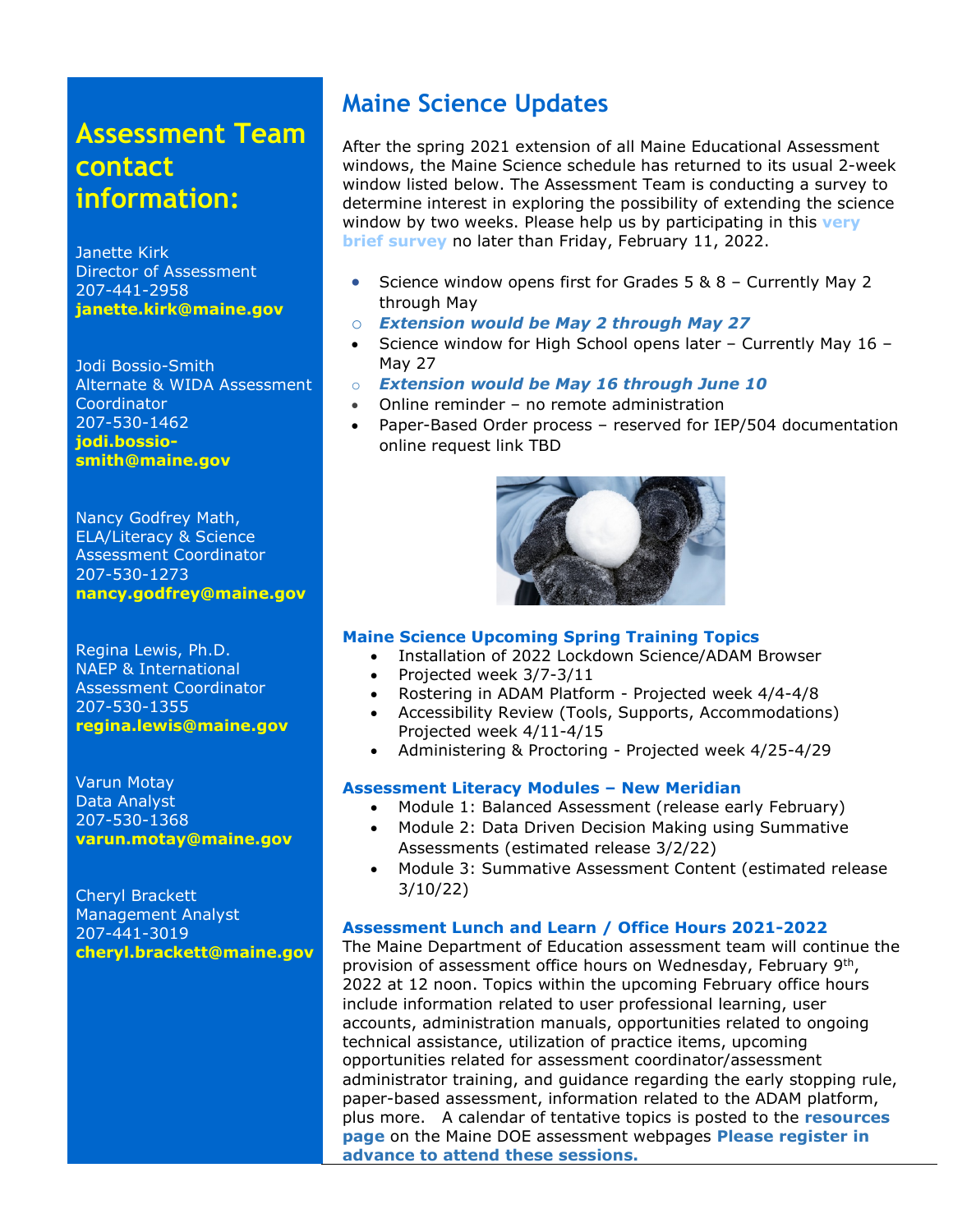### **Stay in the Loop:**

Teachers & district test coordinators may sign up to receive Assessment Listserv notices for assessments. For those looking for notifications regarding the ACCESS / Alternate ACCESS for ELLs, please subscribe to the ESL Communication list. The following links can be used to subscribe:

#### **General Assessment**

**MEA Listserv** 

**Alternate Assessment Listserv** 

#### **WIDA / ACCESS English Learner**

**Listserv**

Changes to March Lunch & Learn/Office Hour schedule: **March 9** - The focus of this session will shift and will target pertinent support related to the upcoming administration of the MSAA assessments. The MSAA assessment window opens on Monday, March 14, 2022. If you've previously registered for lunch and learn sessions, no additional registration is required.

**March 23** - This session has been added and will be the general Lunch & Learn Office Hours session for the month of March. **[Registration to attend this newly added session is required](https://networkmaine.zoom.us/meeting/register/tZ0ucuyvrzkiHtWyVjSFHeUqY4Qpba1OZBEv)**. This information is also housed on the [Maine DOE Professional](https://www.maine.gov/doe/calendar)  [Learning calendar.](https://www.maine.gov/doe/calendar) 

### ACCESS for ELLs and Alternate ACCESS for ELLs

ACCESS administration window has been extended and will now close on March 18<sup>th</sup>, 2022. Materials must be shipped back to WIDA/DRC no later than March 21st, 2022.

**Technical Assistance 2022**: Technical Assistance Visits are now underway! Technical assistance including assessment observations meet federal requirements pertaining to assessment monitoring. Equally importantly, these observations can yield contextual and situational data to be used in conjunction with quantitative sources, to provide a better picture of the quality and equity of administration of assessments across Maine SAUs and schools. The Maine DOE Assessment Team utilizes this information to design planning and professional development for the upcoming school year, as well as to gather critical data about the student assessment experience.

If you would like a DOE Assessment Team member to provide onsite technical assistance during this year's ACCESS for ELLs administration window, please don't hesitate to reach out. Technical assistance can include many elements based on the needs of the SAU, such as:

- Modeling an assessment administration
- Observe assessment administration (While feedback can be provided upon request, the visit is not an evaluation of the Test Administrator).
- Answer questions regarding EL assessment and services
- The Assessment Team is also asking local ACCESS Assessment Coordinators/Administrators plan to conduct at least one assessment observation within the SAU during the Winter 2022 ACCESS for ELLs administration, using the updated.

**[Observational Checklist Tool](https://mainedoe.co1.qualtrics.com/jfe/form/SV_aYnbcibY9eJtcPA):** Couldn't make the January ACCESS for ELLs webinars? The recordings for WIDA Q&A Webinars are posted to the WIDA Secure Portal (login required) on the Webinars page within a week of the presentation. Technology coordinators may access recordings for technology-related webinars through the webinar schedule in WIDA AMS.

**Reminder: Assessment Security:** ACCESS for ELLs and Alternate ACCESS for ELLs assessment coordinators and administrators are no longer required to complete a state assessment security agreement. In lieu of that form, the Assessment Team will be accepting the WIDA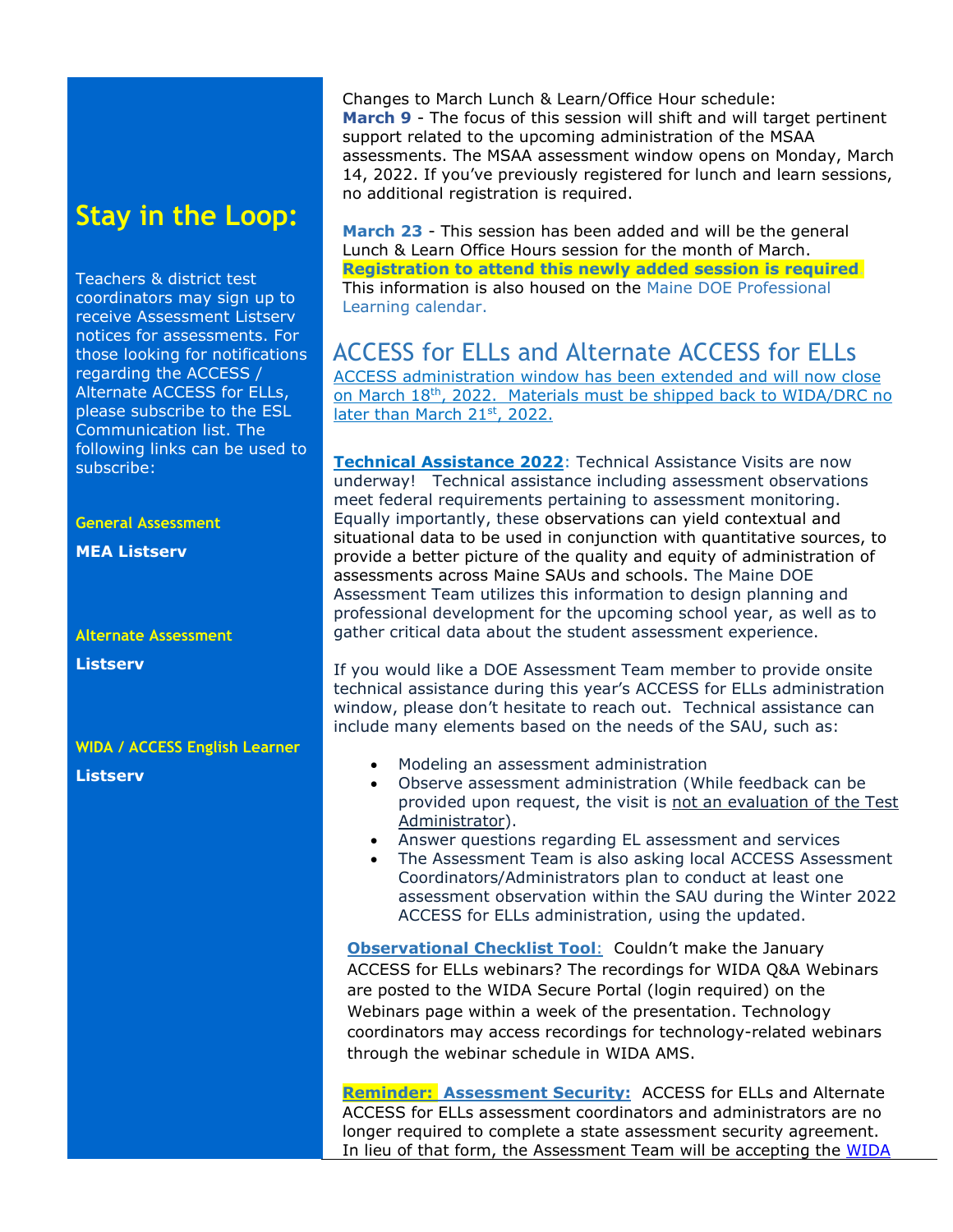### **Follow Us:**







[Non-Disclosure](https://portal.wida.us/ndua) & User Agreement which all users complete annually during initial login to the Secure Portal.

**Please do not add students in the WIDA AMS platform:** If there is a new / transfer student, they will be added to the platform automatically via a daily change file submitted by Maine DOE. The file is generated based on current state enrollment data and will capture updates to enrollment. SAU entry of student information manually, may result in the creation of a duplicate record.

If a student has unenrolled from the SAU, please reach out to Jodi Bossio-Smith for next steps.

### MSAA & MSAA Science

NEO Assessment Reports - DACs and Special Education Directors: Please confirm the Alternate Assessments Report in NEO is accurate. This can be found under Student Data>Student Reports. Please review the report for the following elements:

- All students with alternate assessment indicated in section 6B of their IEP have the alternate flag "checked" in Synergy and are included in the report.
- Any students who are not eligible for alternate assessments are not present in the report.

NEW!

[MSAA Test Administrator Manual 2022](https://www.maine.gov/doe/sites/maine.gov.doe/files/inline-files/MSAA%202022%20TAM.pdf) [MSAA Test Coordinator User Guide 2022](https://www.msaaassessment.org/sites/all/modules/custom/tap_menu_custom_links/pdf/MSAA_2022_TC_System_User_Guide.pdf) [MSAA Test Administrator User Guide 2022](https://www.msaaassessment.org/sites/all/modules/custom/tap_menu_custom_links/pdf/MSAA_2022_TA_System_User_Guide.pdf)

#### **What You need to Know: Important Dates**

**1/31/22:** Test Coordinator Training. Highly encouraged for new TCs and those who want to brush up. **[Register here](https://www.maine.gov/doe/calendar/1-webinar-assessment-coordinator-training) 2/28/22**: User accounts go live in the MSAA System for all TCs and Test Administrators (TAs). All users will need to complete the online training modules in the platform to access the MSAA. Once accounts are active, TCs can check the student rosters, assign classrooms, and organize for administration. **3/1/22**: Alternate snapshot is taken. After this date, no changes can be made to assessment participation for the 21-22 school year. If you have any questions about which students are currently identified as alternate assessment participants, please contact Jodi as soon as possible. **3/7/22**: TA Training. Highly encouraged for new TAs and those who want to brush up. **[Register here](https://www.maine.gov/doe/calendar/1-webinar-assessment-administrator-training)**

**3/14/22 – 4/29/22**: MSAA & MSAA Science assessment window is open.